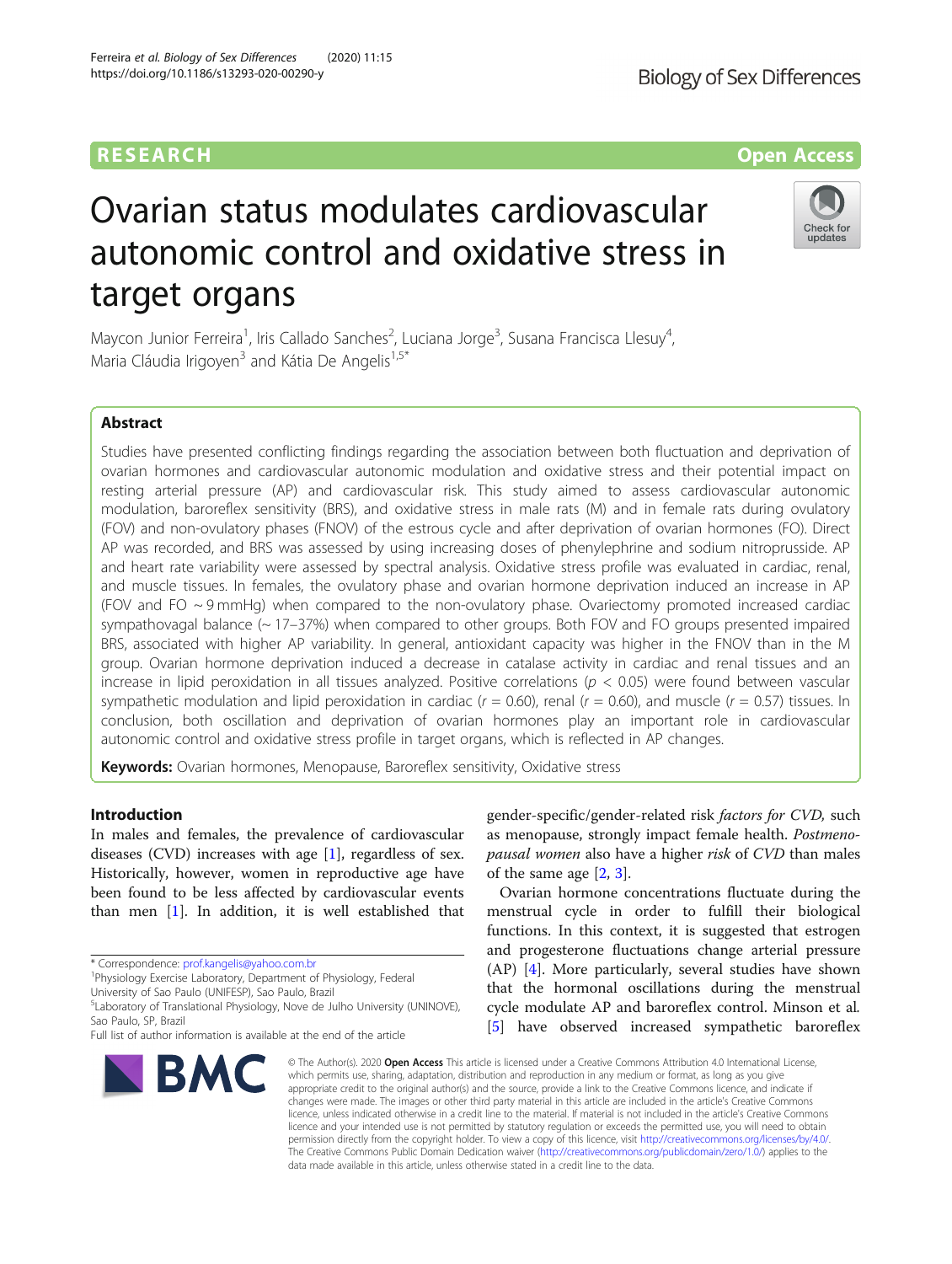sensitivity in the presence of elevated levels of ovarian hormones during the menstrual cycle in young women. However, no differences have been found between early (i.e., low estrogen and low progesterone) and late follicular (high estrogen and low progesterone) menstrual periods regarding increases in both HR and AP. Also, these early/late phases do not seem to play a role in the reduction of spontaneous cardiac baroreflex sensitivity by muscle metaboreflex activation in young women [\[6](#page-8-0)]. In addition, we have demonstrated impaired arterial pressure variability and baroreflex sensitivity, which were associated with AP increase after deprivation of ovarian hormones in rats [[7](#page-8-0)–[9](#page-8-0)].

Importantly, studies focusing on impairments in HR and AP variability and in baroreflex control have found them to be strongly associated with end-organ damage and increased mortality [[10](#page-8-0), [11\]](#page-8-0). Oxidative stress has been implicated in the genesis and progression of cardiovascular disease, while the reduction of estrogens may lead to oxidative stress [\[12](#page-8-0)], endothelial dysfunction, and increased AP [\[13](#page-8-0)]. Massafra et al. [\[14\]](#page-8-0) have found antioxidant variation during the phases of the menstrual cycle and observed an increase in the activity of glutathione peroxidase (GPx) in the phases of higher concentration of estrogen. Other studies have observed an improvement in antioxidant potential as a response to estrogen regulation  $[15]$  $[15]$ , which contributes to a greater availability of nitric oxide [\[16\]](#page-9-0). Previous studies from our group have demonstrated increased cardiac oxidative stress associated with baroreflex sensitivity dys-function and AP increase in ovariectomized rats [\[8](#page-8-0)]

Although some studies have suggested that both fluctuation and deprivation of ovarian hormones may impact the regulatory mechanisms of AP and while others have pointed to the role of oxidative stress status in target organs, these findings remain largely controversial and poorly understood. Thus, unraveling the effects of ovarian hormones on autonomic function and oxidative stress in target organs is important for understanding sex differences in cardiovascular health and disease. In this study, we aimed to evaluate the effects of ovarian hormones in female rats on cardiovascular autonomic modulation and baroreflex sensitivity, as well as on the profile of target organ oxidative stress when compared to male rats. We expected that in addition to the direct impact on cardiovascular autonomic control of circulation, the oscillation of ovarian hormones induces changes in pro-oxidant/antioxidant defense in target organs, resulting in changes in AP, while deprivation of ovarian hormone would promote more pronounced alterations. Additionally, we may also suggest a potential association between systolic arterial pressure variability and oxidative stress damage in target organs.

# Materials and methods

Male and female Wistar rats (200–250 g) were obtained from Sao Judas Tadeu University (Sao Paulo, SP, Brazil). The rats were distributed into four experimental groups  $(n = 7$  rats each group): male (M), female in the nonovulatory phase of the estrous cycle (FNOV), female in the ovulatory phase of the estrous cycle (FOV), and ovariectomized females (FO). They were given standard laboratory chow and tap water ad libitum. The rats were maintained in a temperature (22–24°)-controlled room under a 12/12-h dark/light cycle. All procedures and protocols used were previously approved by the Ethics Committee of Sao Judas Tadeu University (protocol 01/ 2008).

# Determination of the estrous cycle phases

The characterization of each phase of the estrous cycle in female rats was based on the three types of cells in vaginal secretion: epithelial, corneal, and leukocytes [\[17](#page-9-0)]. Vaginal secretion was collected using a plastic pipette containing 10 μL of saline solution introduced superficially into the vagina of the rat. This drop of saline solution was collected and placed in a glass blade for observation in an optical microscope (magnified by  $\times$ 400). Measurement was performed in the ovulatory (estrus) and non-ovulatory (diestrus) phases of the estrous cycle.

#### Ovariectomy

At 90 days old, after confirmation of reproductive life, the female rats were anesthetized with ketamine (50 mg/ kg, Ketalar 10% or 100 mg/mL, Park-Davis) and xylazine (12 mg/kg, 2% Rompum or 20 mg/mL, Bayer) and placed in dorsal decubitus for a small incision (1 cm) in parallel with the body line in the skin and muscles in the lower third in the abdominal region. The ovaries were located, and the ligation of the oviducts was performed, including the blood vessels. The oviducts were sectioned, and the ovaries removed. The muscles and skin were sutured, and a dose of antibiotic (40,000 U/kg penicillin G procaine IM) was administered [\[8\]](#page-8-0). Cardiovascular evaluations were performed 60 days after ovariectomy.

#### Estrogen levels

In this study, the estrogen concentration, measured by immunoassay, was higher in the FNOV group  $(31.3 \pm$ 2.7 pg/mL) as compared to the FOV group  $(12.8 \pm 1.7)$ pg/mL), and it was non-detectable in the M and FO groups.

# Cardiovascular assessment

On the last day of the protocol, rats were anesthetized with ketamine (80 mg/kg) and xylazine (12 mg/kg) and placed in the supine position. A small incision was made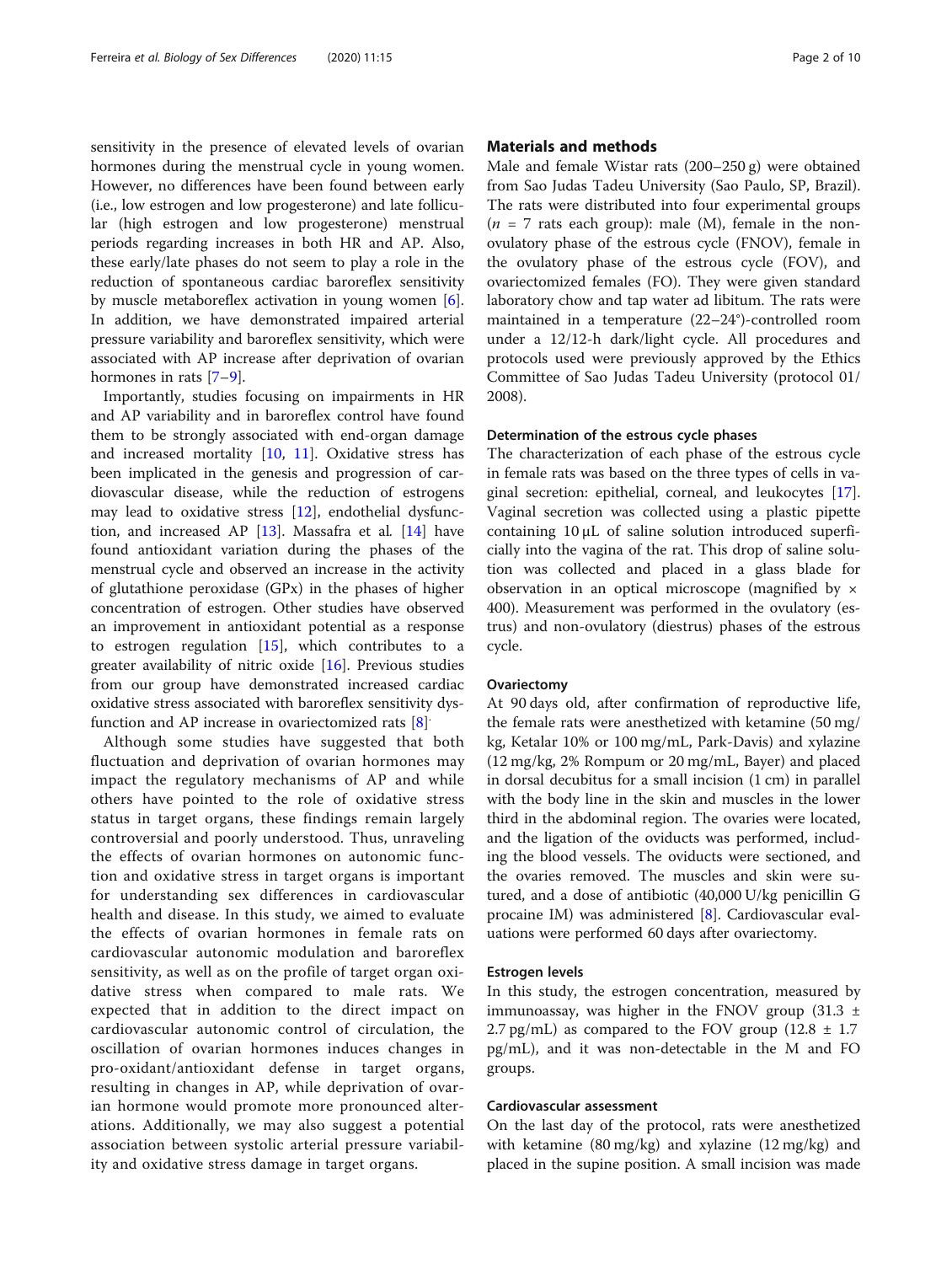near the neck to implant two polyethylene-tipped Tygon cannulas: into the carotid artery toward the left ventricle for direct BP recording and in the jugular vein for drug infusion, respectively. The cannulas were passed subcutaneously, externalized on the back of the cervical region, and fixed with cotton thread on the skin. Analgesia was administered after the surgery.

Rats received food and water ad libitum and were studied after catheter placement; they remained conscious and awake in their cages during the hemodynamic measurements. The arterial cannula was connected to a transducer (Blood Pressure XDCR, Kent Scientific), and blood pressure signals were recorded over a 30-min period using a microcomputer equipped with an analogto-digital converter (Windaq, 2-Hz sampling frequency, Dataq Instruments). The recorded data were analyzed on a beat-to-beat basis to quantify changes in systolic (SAP), diastolic (DAP), mean AP (MAP), and HR [[7](#page-8-0)–[9\]](#page-8-0).

# Cardiovascular autonomic assessment

After baseline AP measurement, baroreflex sensitivity was assessed by using increasing doses of phenylephrine (0.5 to 2.0 g/mL) and sodium nitroprusside (5 to 20 g/ mL) given as sequential bolus injections (0.1 mL) to produce AP rise and fall responses ranging from 5 to 40 mmHg each. A 3- to 5-min interval between doses was necessary for AP to return to baseline. Peak increases or decreases in MAP after phenylephrine or sodium nitroprusside injection and the corresponding peak reflex changes in HR were recorded for each dose of the drug. Baroreflex sensitivity was assessed by a mean index relating changes in HR to changes in MAP, allowing a separate analysis of gain for reflex bradycardia and reflex tachycardia. The mean index was expressed as beats per minute per millimeter of mercury, as described previously [[7,](#page-8-0) [8,](#page-8-0) [18\]](#page-9-0).

Time domain analysis consisted of calculating mean pulse interval (PI) and SAP, with PI variability and SAP variability as the SD from its respective time series (three time series of 5 min for each animal). For frequency domain analysis, the same time series of PI and SAP were cubic spline-interpolated (250 Hz) and cubic splinedecimated to be equally spaced in time after linear trend removal. Power spectral density was obtained through the fast Fourier transformation. Spectral power for lowfrequency (LF, 0.20–0.75 Hz) and high-frequency (HF, 0.75–4.0 Hz) bands was calculated by power spectrum density integration within each frequency bandwidth, using a customized routine (MATLAB 6.0, Mathworks). Beat-to-beat values of SAP and PI were used to estimate the cardiac baroreflex sensitivity by spectral analysis, using the  $\alpha$  index for the LF band (0.20–0.75 Hz). The coherence between the PI and SAP signal variability was assessed through a cross-spectral analysis. The  $\alpha$  index was calculated only when the magnitude of the squared coherence between the PI and SAP signals exceeded 0.5 (range 0–1) in the LF band. After coherence calculation, the  $\alpha$  index was obtained from the square root of the ratio between PI and SAP variability in the LF two major bands [[7,](#page-8-0) [19\]](#page-9-0).

# Oxidative stress evaluations

After cardiovascular and autonomic assessments, the animals were pre-anesthetized with ketamine and euthanized by decapitation. Heart, kidney, and muscle (gastrocnemius) tissue were immediately removed and stored (− 80 °C) for oxidative stress measurements. They were then cut into small pieces, placed in ice-cold buffer, and homogenized in an ultra-Turrax blender with 1 g of tissue per 5 mL of 120 mmol/L KCl and 30 nmol/L phosphate buffer, pH 7.4. Homogenates were centrifuged at 600 $\times$ g for 10 min at 4 °C. Protein was determined as described previously [\[20\]](#page-9-0).

# Chemiluminescence

The lipid peroxidation membrane was evaluated by chemiluminescence (CL) in cardiac, renal, and muscle tissues. The chemiluminescence assay was carried out using an LKB Rack Beta liquid scintillation spectrometer 1215 (LKB Producer AB, USA) in the out-of-coincidence mode at room temperature. Supernatants were diluted in 140 mM KCl and 20 mM sodium phosphate buffer (pH 7.4) and added to glass tubes, which were placed in scintillation vials. 3 mM tert-butylhydroperoxide was added, and chemiluminescence was determined up to the maximal level of emission [[21\]](#page-9-0).

# Thiobarbituric acid reactive substances

For the thiobarbituric acid reactive substances (TBARS) assay, trichloroacetic acid (10%, w/v) was added to the homogenate to precipitate proteins and to acidify the samples. This mixture was then centrifuged (3000 rpm, 3 min), the protein-free sample was extracted, and thiobarbituric acid  $(0.67\% , w/v)$  was added to the reaction medium. The tubes were placed in a water bath (100 °C) for 15 min. Absorbance was measured at 535 nm using a spectrophotometer. The results are expressed as micromoles per milligram of protein [[22\]](#page-9-0).

# Antioxidant enzymes

Superoxide dismutase (SOD) activity was measured spectrophotometrically in the heart, kidney, and muscle homogenates by rate inhibition of pyrogallol autoxidation at 420 nm [[23](#page-9-0)]. Catalase (CAT) concentration was measured by monitoring the decrease in  $H_2O_2$  concentration at 240 nm  $[24]$  $[24]$ . GPx activity was determined by monitoring NADPH oxidation spectrophotometrically at 340 nm [\[25\]](#page-9-0).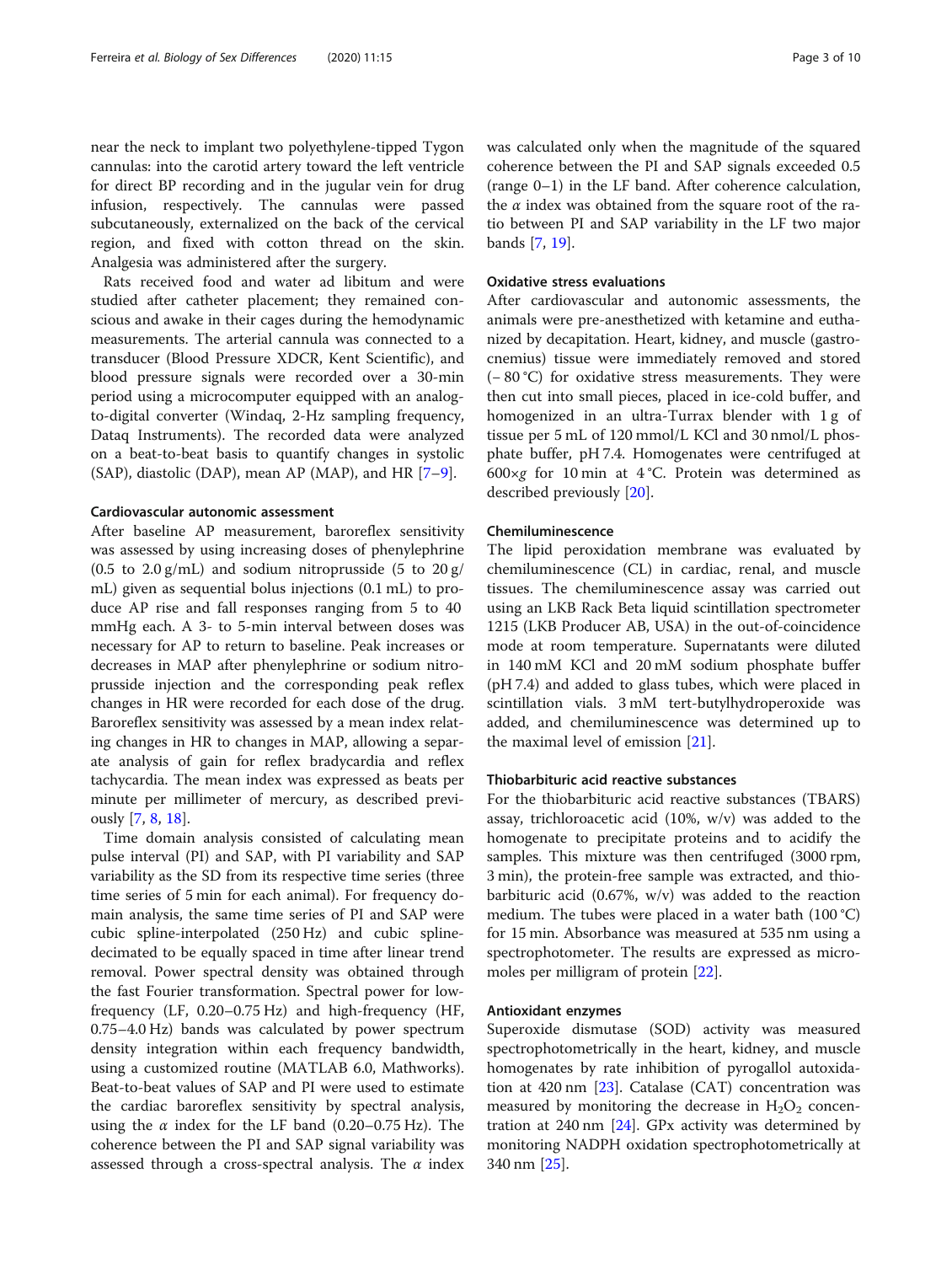#### Statistical analysis

Data are presented as mean ± standard error of the mean (SEM). Data distribution was assessed using the Shapiro-Wilk test. Levene's test was used to assess variance homogeneity. One-way analysis of variance (ANOVA) was used to compare the four groups, followed by the Student-Newman-Keuls post hoc test. Pearson correlation was used to study the relationship between variables ( $n = 4-6$  animals/group, just for Pearson correlation). The significance level was established as  $p < 0.05$ .

# Results

Body weight was higher in the male than in the female groups and the FO group presented increased body weight when compared to both the FNOV and FOV groups at the end of the protocol ( $p < 0.05$ , Table 1).

#### Cardiovascular and autonomic assessment

The hemodynamic assessment found higher values of AP (systolic, diastolic, and mean) in the FOV when compared to the FNOV group ( $p < 0.05$ , Table 1). In addition, deprivation of ovarian hormones (FO group) also promoted an increase in AP (MAP  $\sim$  9 mmHg) when compared to FNOV rats ( $p < 0.05$ , Fig. [1\)](#page-4-0). No statistical differences were observed between the M group and female groups. Basal HR was lower in FOV rats when compared to the other groups ( $p < 0.05$ ). On the other hand, FO showed higher HR when compared to the M group ( $p < 0.05$ ; Table [1](#page-4-0) and Fig. 1).

In the assessment of AP variability, FNOV showed lower vascular sympathetic modulation (LF) when compared to the M group ( $p < 0.05$ ). In addition, an increase in SAP variance (VAR-SAP) in FOV was observed when compared to M and FNOV groups. Ovarian hormone deprivation (FO group) induced an increase in VAR- SAP when compared to M and FNOV. In addition, FO showed an increase in the LF component of SAP when compared to the FNOV group ( $p < 0.05$ , Table 1).

There were no differences in HRV between males (M group) and the females in their reproductive phase of life (FNOV and FOV groups) in time domain analysis  $(p >$ 0.05). However, the FO group showed higher LF component of PI when compared to the M and FNOV groups and lower HF of PI when compared to the M group ( $p <$ 0.05, Table 1). Although the sympathovagal balance (LF/ HF) was approximately 20% higher in FOV (0.47  $\pm$  0.06) when compared to the M  $(0.40 \pm 0.04)$  and FNOV groups  $(0.41 \pm 0.05)$ , no statistical differences were observed ( $p > 0.05$ ). In turn, a higher LF/HF ratio was observed in the FO group  $(0.55 \pm 0.06)$  when compared to both the M and FNOV groups ( $p < 0.05$ ; Fig. [1\)](#page-4-0).

Regarding baroreflex sensitivity, the females in the reproductive phase of life showed higher tachycardic response (FNOV 3.89  $\pm$  0.17 and FOV 4.22  $\pm$  0.49 bpm/ mmHg) when compared to the M  $(2.66 \pm 0.10 \text{ bpm}/$ mmHg) and FO groups  $(2.73 \pm 0.35 \text{ bpm/mmHg})$  ( $p \le$ 0.05). The bradycardic response was reduced in FOV  $(1.14 \pm 0.10 \text{ bpm/mmHg})$  when compared to both the M  $(1.52 \pm 0.06 bpm/mmHg)$  and FNOV groups  $(1.50 \pm 1.56)$ 0.07 bpm/mmHg) ( $p < 0.05$ ; Fig. [1](#page-4-0)).

A positive relationship involving all studied groups was found between VAR-SAP and MAP ( $r = 0.68$ ,  $p <$ 0.0001) (Fig. [3](#page-5-0)).

#### Oxidative stress assessment

In their reproductive phase of life, the females presented reduced cardiac lipoperoxidation as evaluated by CL (FNOV 2084 ± 339 and FOV 1551 ± 224 cps/mg protein) when compared to male  $(7077 \pm 339 \text{ cps/mg})$ protein) ( $p \sim 0.05$ ). Moreover, ovarian hormone deprivation promoted a higher CL (6492  $\pm$  345 cps/mg

Table 1 Body weight and cardiovascular and autonomic assessment in male rats (M), female in the non-ovulatory phase of the estrous cycle (FNOV), female in the ovulatory phase of the estrous cycle (FOV), and ovariectomized females (FO)

| estrous cycle (FNOV), leftiale in the ovulatory phase of the estrous cycle (FOV), and ovanectomized leftiales (FO) |                |                |                               |                               |
|--------------------------------------------------------------------------------------------------------------------|----------------|----------------|-------------------------------|-------------------------------|
|                                                                                                                    | M              | <b>FNOV</b>    | <b>FOV</b>                    | FO.                           |
| Body weight (g)                                                                                                    | $381 \pm 7$    | $265 \pm 5*$   | $266 \pm 4*$                  | $329 \pm 4^{*,+}$             |
| SAP (mmHg)                                                                                                         | $134 \pm 2$    | $128 \pm 2$    | $137 \pm 2^{+}$               | $141 \pm 3^{+}$               |
| DAP (mmHg)                                                                                                         | $100 \pm 2$    | $95 \pm 2$     | $106 \pm 2^{+}$               | $103 \pm 3^{+}$               |
| VAR-SAP ( $mmHg2$ )                                                                                                | $24.8 \pm 2.1$ | $24.8 \pm 1.4$ | $37.8 \pm 9.4$ <sup>*/†</sup> | $41.6 \pm 4.1$ <sup>*/+</sup> |
| $LF-SAP$ (mmHg <sup>2</sup> )                                                                                      | $7.3 \pm 0.7$  | $3.9 \pm 0.4*$ | $5.1 \pm 0.9$                 | 7.1 $\pm$ 0.8 <sup>†</sup>    |
| VAR-PI $(ms^2)$                                                                                                    | $49.5 \pm 5.8$ | $44.5 \pm 5.7$ | $65.0 \pm 10.0$               | $65.1 \pm 9.4$                |
| RMSSD (ms)                                                                                                         | $5.9 \pm 0.5$  | $4.8 \pm 0.6$  | $7.1 \pm 0.6$                 | $6.8 \pm 0.7$                 |
| % LF-PI (nu)                                                                                                       | $26.3 \pm 1.4$ | $27.5 \pm 2.1$ | $30.7 \pm 3.0$                | $36.3 \pm 2.3$ <sup>*/+</sup> |
| % HF-PI (nu)                                                                                                       | $73.7 \pm 1.4$ | $72.5 \pm 2.1$ | $69.3 \pm 3.0$                | $65.6 \pm 2.3*$               |

Data are presented as mean  $\pm$  standard error of the mean.  $n = 7$  animals/group

 $*p < 0.05$  vs. M;  $^{\dagger}p < 0.05$  vs. FNOV;  $^{\dagger}p < 0.05$  vs. FOV<br>Abbreviations: SAP systolic arterial pressure, DAP diast

Abbreviations: SAP systolic arterial pressure, DAP diastolic arterial pressure, VAR-SAP variance of systolic arterial pressure, LF-SAP low-frequency band of systolic arterial pressure, VAR-PI variance of pulse interval, RMSSD root mean square of successive RR interval differences, LF-PI low-frequency band of pulse interval, HF-PI high-frequency band of pulse interval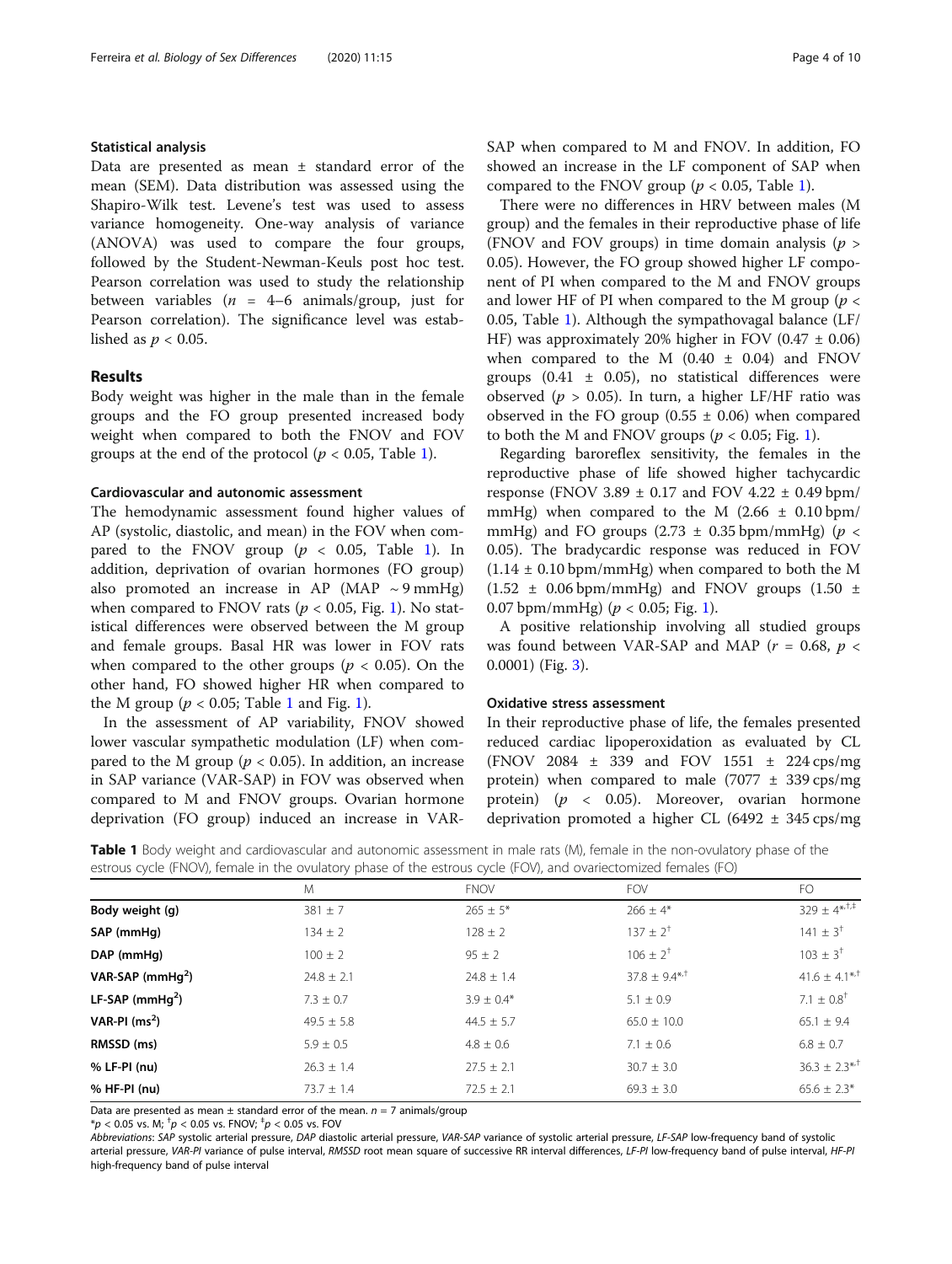<span id="page-4-0"></span>

protein) when compared to FNOV and FOV groups ( $p <$ 0.05); however, no statistical difference was found when compared to the M group. The FO group showed a higher cardiac lipoperoxidation as evaluated by TBARS  $(5.49 \pm 0.95 \,\mu\text{mol/mg}$  protein) when compared to both the M (2.53  $\pm$  0.27 µmol/mg protein) and FNOV groups  $(2.88 \pm 0.41 \,\mu\text{mol/mg protein})$  ( $p < 0.05$ ). No statistical differences between male and female groups were found for SOD activity in the cardiac tissue assessments ( $p >$ 0.05). On the other hand, CAT activity was higher in the FNOV group when compared to other groups ( $p < 0.05$ ). In addition, ovariectomy promoted a higher GPx between male and female groups when compared to M in this tissue (Fig. [2\)](#page-5-0).

In renal tissue, CL assessment found no statistical differences between the male and all female groups ( $p >$ 0.05). On the other hand, ovarian hormone deprivation promoted an increase in lipid peroxidation assessed by TBARS  $(3.04 \pm 0.13 \,\mu\text{mol/mg}$  protein) when compared

to all other studied groups (M 1.48  $\pm$  0.15; FNOV 1.69  $\pm$ 0.09; FOV 1.77  $\pm$  0.07 µmol/mg protein,  $p < 0.05$ ). Regarding SOD, FOV presented a lower SOD activity when compared to the male and female groups. In addition, FOV and ovariectomized groups demonstrated a lower CAT activity when compared to both the M and FNOV groups ( $p < 0.05$ ). Renal tissue assessments also found a lower GPx for FOV and FO groups when compared to the M group (Fig. [2](#page-5-0)).

Similar results were found for the male and all female groups in the CL assessment in the muscle. In addition, ovariectomy induced an increase in TBARS (6.57 ±  $0.65 \mu$ mol/mg protein) when compared to both male  $(1.26 \pm 0.06 \,\mu\text{mol/mg}$  protein) and female groups (FNOV 1.86  $\pm$  0.50; FOV 1.62  $\pm$  0.43 µmol/mg protein, p < 0.05). SOD activity was lower in M and FOV rats when compared to FNOV and FO rats ( $p < 0.05$ ). No statistical differences were found between male and female groups in CAT activity in the muscle tissue  $(p >$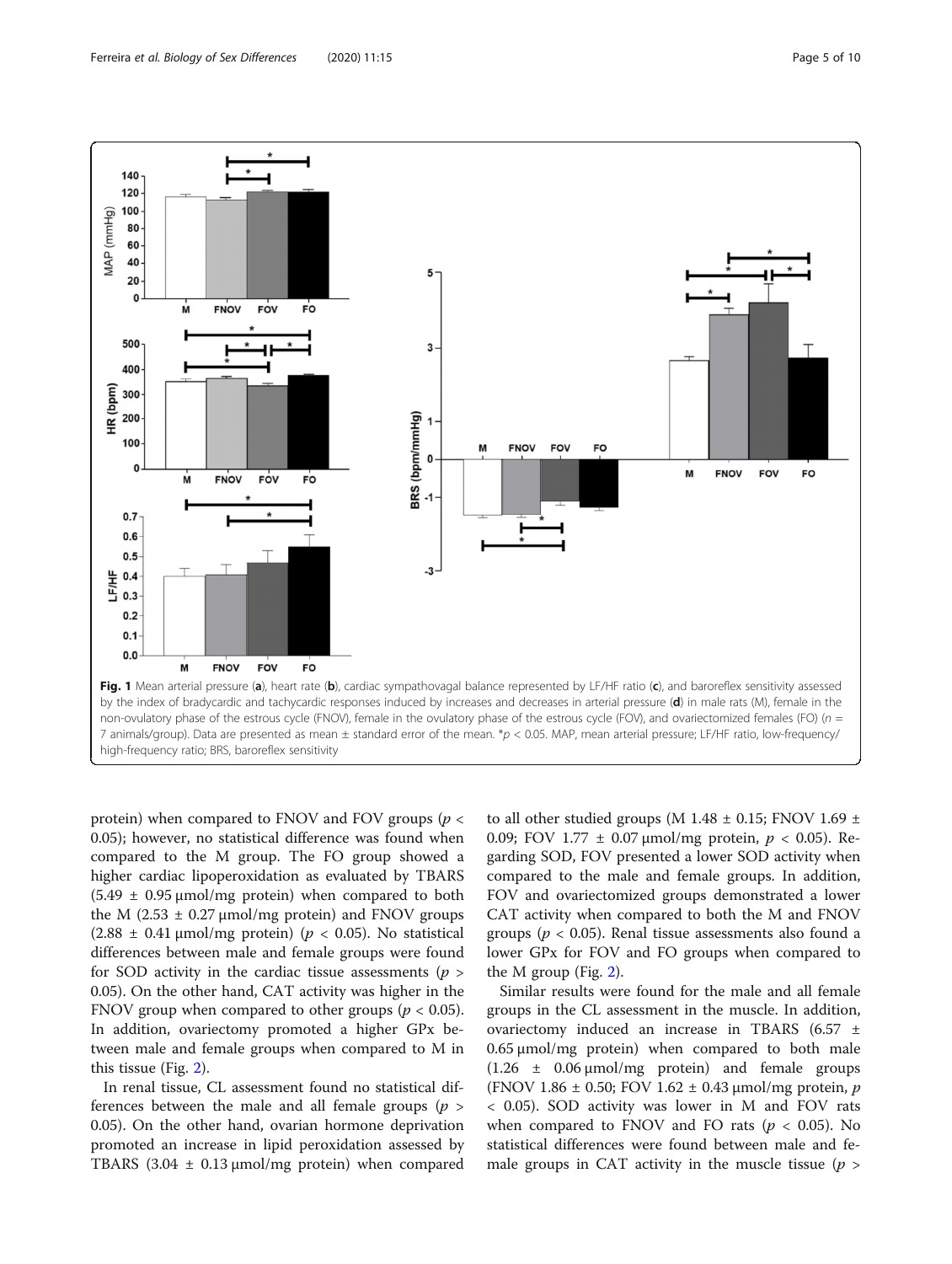<span id="page-5-0"></span>



Fig. 3. Relationship between variance of systolic arterial pressure and mean arterial pressure (a), sympathetic component of systolic arterial pressure and chemiluminescence in cardiac (b), renal (c), and muscle (d) tissues in all studied groups ( $n = 4-6$  animals/group). MAP, mean arterial pressure; VAR-SAP, variance of systolic arterial pressure; CL, chemiluminescence; LF-SAP, low-frequency band of systolic arterial pressure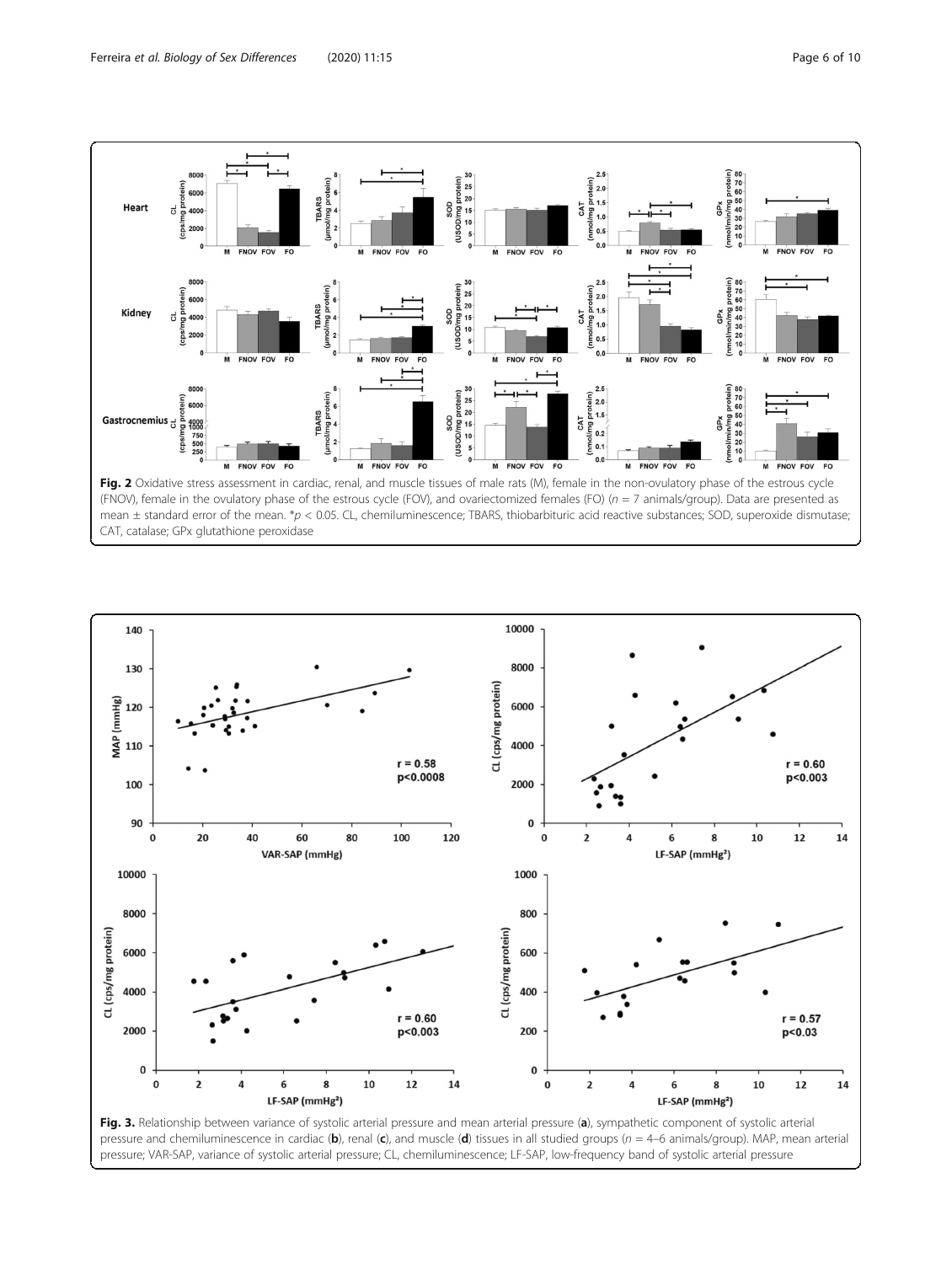0.05), while the M group presented a lower GPx activity when compared to the female groups ( $p < 0.05$ , Fig. [2](#page-5-0)).

A positive relationship involving all studied groups was obtained between LF component of SAP variability and CL in cardiac ( $r = 0.60$ ,  $p < 0.003$ ), renal ( $r = 0.60$ ,  $p$  $(6.0003)$  $(6.0003)$  $(6.0003)$ , and muscle ( $r = 0.57$ ,  $p < 0.03$ ) tissues (Fig. 3).

#### **Discussion**

Our findings demonstrate the effects of ovarian hormones on cardiovascular autonomic control of circulation and on oxidative stress-induced target organ damage. Importantly, we showed that deprivation of ovarian hormones contributes to the impairment of cardiovascular control and oxidative stress, which are major risk factors for cardiovascular health in females. In addition, our data pointed to important sex differences, since a better cardiovascular autonomic modulation and oxidative stress status were found in females in the non-ovulatory phases of the estrous cycle when compared to male rats or female rats in the ovulatory phases of the estrous cycle.

The menstrual cycle is characterized by fluctuations in ovarian hormonal levels. In rats, the duration of the estrous cycle is short and the changes in the levels of estrogen and progesterone secreted by the ovarian are very intense during the different stages of the cycle. Ovulation usually occurs at the end of the estrus phase, when estrogen levels are lower [\[26](#page-9-0), [27](#page-9-0)], as observed in the present study. Our findings showed that oscillation of ovarian hormones during the estrous cycle results in transitory changes in AP, as demonstrated by the increased AP in females in the ovulatory phases when compared to females in the non-ovulatory phases of the estrous cycle. The differences in AP between two phases (ovulatory and non-ovulatory) of the estrous cycle assessment in our study may be explained by the possible counterbalancing effect of estrogen on the cardiovascular system. Indeed, studies have found that progesterone concentrations were low in the estrus (ovulatory) and diestrus (non-ovulatory) phases of the estrous cycle in rats [[26,](#page-9-0) [27](#page-9-0)]. Therefore, the increased AP in the FOV group is probably related to transitory reduced protective cardiovascular effects of estrogen. In fact, it has been observed that the abrupt fall in circulating estrogen levels might contribute to the rise in AP, since this hormone has direct effects on the vascular tone, RAS, and sympathetic nervous system [[28\]](#page-9-0). Also, estrogen has been found to induce an increase in plasma renin activity in sheep [\[29](#page-9-0)]. Similarly, clinical investigation has reported elevated RAS components during luteal phase of the menstrual cycle [[30\]](#page-9-0), when estrogen levels are elevated.

Moreover, clinical studies have observed impaired autonomic modulation of the cardiovascular system by HRV in postmenopausal women when compared to

premenopausal women [[31](#page-9-0)–[33](#page-9-0)]. It has been suggested that the reduced sympathetic tone in premenopausal women may contribute to help promote cardiovascular protection [\[34\]](#page-9-0). Data from literature suggest sympathoinhibitory [[35\]](#page-9-0) and sympathoexcitatory [\[36](#page-9-0)] effects exerted by estrogen and progesterone, respectively. Our group has previously demonstrated that ovarian hormone deprivation induced a higher sympathetic activity to the heart when compared to control rats [[9\]](#page-8-0). In line with this finding, we demonstrated in the present study that ovariectomy promoted increased LF component of PI when compared to males and to females in the nonovulatory phases of the estrous cycle, along with lower HF component of PI when compared to male rats, indicating an increased cardiac sympathetic modulation after ovarian hormone deprivation. This finding is also supported by the cardiac sympathovagal balance observed after ovariectomy, which had a  $\sim$  35% increase in the ovariectomized group when compared to male rats and to female rats in the non-ovulatory phases of the estrous cycle. Moreover, these autonomic changes found in ovariectomized rats were probably reflected in an increased basal HR when compared to male rats. Furthermore, females in the ovulatory phases of the estrous cycle showed increased basal HR when compared to females in the non-ovulatory phases of the estrous cycle and to males. Taken together, these data suggest that ovarian hormonal oscillation/deprivation induced cardiac autonomic changes related to basal HR alterations.

In addition, our findings demonstrated decreased baroreflex sensitivity, evaluated by bradycardic response to AP changes in females in the ovulatory phases when compared to females in the non-ovulatory phases of the estrous cycle. In fact, clinical evidence has demonstrated that ovarian hormonal fluctuations during the menstrual cycle are able to promote changes in the baroreflex regulation of sympathetic outflow. Clinical reports have also shown that estrogen may augment sympathetic baroreflex sensitivity in young women, whereas progesterone may inhibit this effect [\[37\]](#page-9-0). Thus, our experimental data suggest that the reduction in estrogen concentration during the estrus phase may attenuate this important cardiovascular control mechanism during the reproductive phase of life. Similarly, ovarian hormone deprivation has been found to induce increased AP and decreased baroreflex sensitivity, corroborating previous findings of our group [[8,](#page-8-0) [9,](#page-8-0) [38](#page-9-0)]. Following ovariectomy, a dramatic reduction in estrogen levels has been reported, as observed in the present study, resulting in several changes in female physiological pattern. In this sense, experimental studies have shown enhanced baroreflex control of the sympathetic nervous system with subsequent AP decrease after estrogen injection into the solitary tract nucleus, rostral ventrolateral medulla, and parabrachial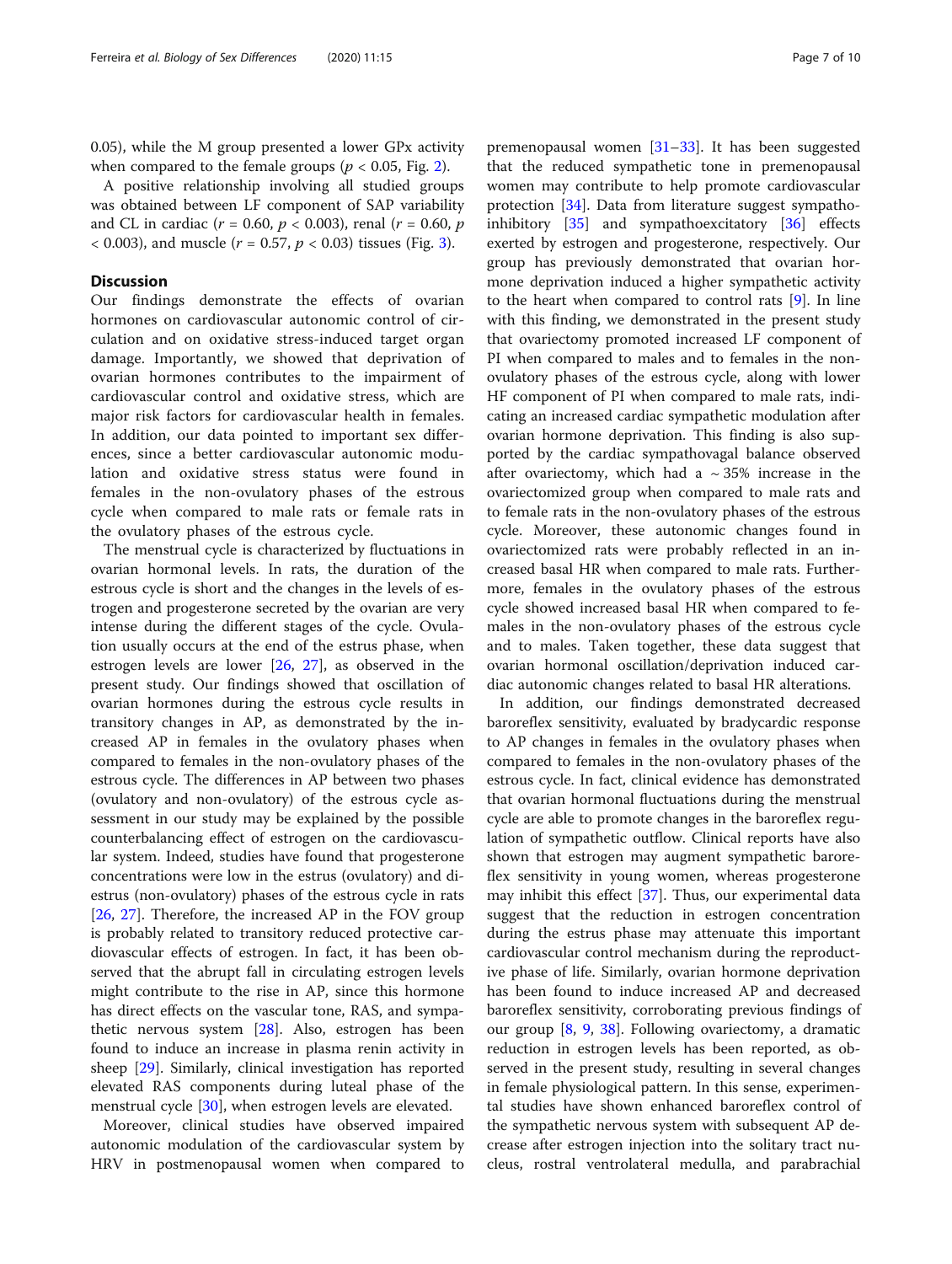nucleus of ovariectomized rats [[39](#page-9-0)]. This demonstrates that estrogen plays a critical role in AP changes. Interestingly, regarding the bradycardic response, our study found no differences between females in the ovulatory phase and ovariectomized. However, ovariectomized rats showed a lower baroreceptor-mediated tachycardic response when compared to the female groups, suggesting that hormonal deprivation may lead to more pronounced changes in this arm of the baroreflex. We should also like to emphasize that female rats in the different phases of the estrous cycle presented better cardiovascular autonomic control by tachycardic response than male rats. Furthermore, male and ovariectomized rats had similar tachycardic responses. Taken together, these data reinforce the positive role of ovarian hormones in cardiovascular autonomic control of circulation.

Importantly, AP variability has been largely regarded as a key marker of autonomic control, since it is associated with an increased risk of target organ damage and cardiovascular mortality  $[10]$  $[10]$ . In the present study, we demonstrated increased AP variability (VAR-SAP) in both ovariectomized females and females in the ovulatory phases of the estrous cycle when compared to males and to females in the non-ovulatory phases of the estrous cycle. In addition, ovarian hormone deprivation resulted in higher sympathetic modulation of SAP when compared to both male and females in the nonovulatory phases of the estrous cycle. Moreover, we observed a positive correlation between VAR-SAP and MAP in the studied groups, demonstrating that higher AP variability was associated with higher AP resting values in the studied animals.

Further, baroreflex sensitivity has been found to be a significant predictor of cardiac event [[40,](#page-9-0) [41\]](#page-9-0). A previous study of our group has demonstrated that baroreflex function impairment induced by sinoaortic denervation promotes cardiac dysfunction and collagen deposition, without changes in AP, thus strongly suggesting that isolated baroreflex dysfunction is able to modulate target organ damage [[42](#page-9-0)]. Cornelli et al. [[43\]](#page-9-0) have clinically demonstrated that oxidative stress is present in more than half of the menstrual cycle, suggesting that this is a normal occurrence in women of childbearing age. In this sense, we evaluated the oxidant and antioxidant status in three important target organs, clearly demonstrating tissue-dependent responses.

Regarding oxidative stress, Massafra et al. [[14\]](#page-8-0) have not found any changes in SOD and CAT activity, despite a positive correlation between estradiol and GPx during menstrual cycle oscillations in young women. We did not observe any changes in GPx activity in female rats in our study. However, we observed decreased SOD (vs. all other groups), CAT (vs. FNOV and M), and GPx activities (vs. M) in females in the ovulatory phases of the estrous cycle in renal tissues. Moreover, CAT activity (vs. M and FOV) in cardiac tissue and GPx activities (vs. M) in muscle tissue were increased in FNOV rats. Despite these differences, lipid peroxidation was similar between male rats and female rats in the reproductive phase of life in the tissues evaluated (CL and TBARS). However, males presented a higher CL in the cardiac tissue than the females in their reproductive phase of life. As to these sex differences in CL, it should be made clear that CL is a more complex assay, with high sensitivity and specificity for lipid peroxidation, assessing the pro/antioxidant balance of tissue during the formation of peroxides induced by tert-butyl, while TBARS only measures the end products of lipoperoxidation in the sample  $[21]$ . Taken together, these findings suggest that females during the reproductive phase of life presented higher antioxidant capacity than males, mainly in their non-ovulatory phase of the estrous cycle. This may be associated with better baroreflex sensitivity and lower AP variability and, consequently, with the better cardiovascular control observed in females in the nonovulatory phases of the estrous cycle.

Furthermore, GPx has shown to be higher in premenopausal than in postmenopausal women [[12\]](#page-8-0). Using an experimental model, Gómez-Zubeldia et al. [\[44](#page-9-0)] have demonstrated increased CAT activity in plasma, but no significant change in the erythrocyte SOD activity in ovariectomized rats when compared to control rats. In the present study, we observed higher SOD and GPx in muscle and cardiac tissues, respectively, but lower CAT and GPx in renal tissue in ovariectomized females when compared to male rats. Moreover, ovariectomy reduced CAT activity in cardiac and renal tissues in females in the non-ovulatory phase of the estrous cycle. These unfavorable antioxidant changes are likely to be related to the increase in lipid peroxidation in all tissues (CL and TBARS) in ovariectomized rats, suggesting a potential role of ovarian hormones in oxidative stress levels in this model. In line with the findings of this study, our group has previously observed increased lipid peroxidation in cardiac tissue in ovariectomized rats [\[45](#page-9-0)]. In this sense, loss of estrogen may aggravate endothelial dysfunction and this may contribute to the onset of hypertension [[46\]](#page-9-0). We would like to emphasize that we found a positive correlation between the LF component of SAP and CL in cardiac, renal, and muscle tissues, thus demonstrating that higher vascular sympathetic modulation was associated with higher levels of oxidative stress damage in target organs in the studied animals. These findings suggest that the ovulatory phase of the estrous cycle/deprivation of ovarian hormone increases phasic/ chronic cardiovascular sympathetic modulation and AP variability, which, in turn, leads to changes in redox balance, probably associated with end-organ damage.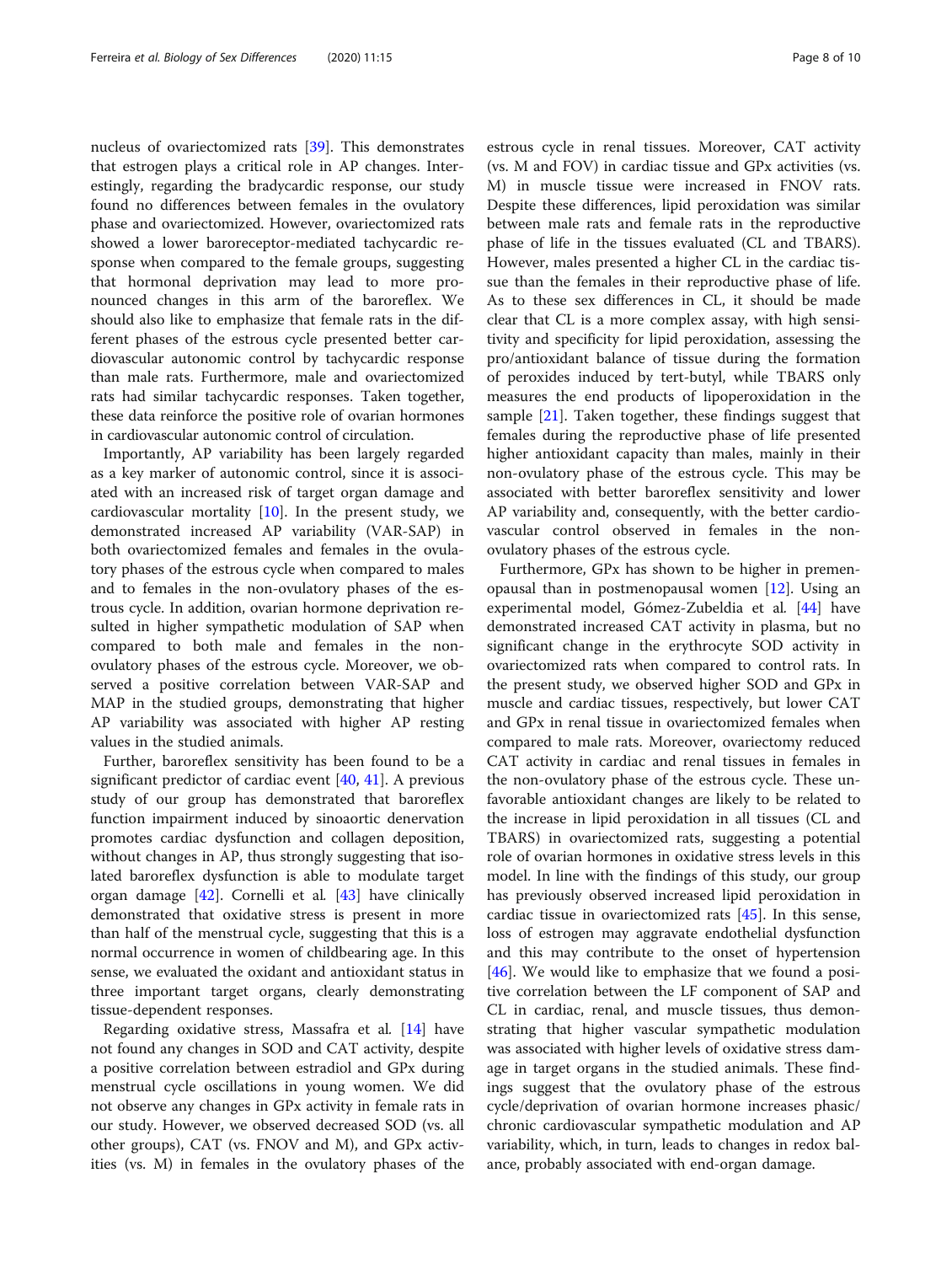# <span id="page-8-0"></span>Conclusion

Taken together, our findings point to key sex differences and the crucial role of female reproductive hormones in the cardiovascular autonomic control of circulation. Importantly, we showed that ovarian hormonal oscillation induced changes in AP along with a decrease in the baroreflex regulation of bradycardic responses and antioxidant defenses. Similarly, ovarian hormone deprivation induced autonomic impairments, probably by mediating an increase in pro-oxidants and a decrease in antioxidants, with a consequent increase in the lipoperoxidation of membranes in target tissues, resulting in AP increase.

# Perspectives and significance

The relationship between ovarian hormones and CVDs is indeed complex. While unmodifiable risk factors account for a lower percentage of mortality, hormonal changes in females have a well-established impact on women's health. Our findings contribute to a fuller understanding of the impact of human sex differences and the crucial role played by sex hormone levels on cardiovascular autonomic control and oxidative stress in important target tissues in cardiometabolic health and disease. Since the estimates of cardiovascular mortality in the coming years are still quite challenging, our data reinforce the need for further research on the effects of ovarian hormones on cardiovascular control mechanisms in women of childbearing age and after menopause. Given the current growth of the elderly population, a fuller understanding of the impact of female sex hormones on cardiovascular control is critical, as women spend a considerable time of their lives under conditions of hormonal scarcity. As such, effective preventive and therapeutic strategies may play a major role in lowering cardiovascular risk in this population.

#### Acknowledgements

Not applicable.

#### Authors' contributions

MJF, MCI, and KDA contributed to the conception and design of research. MJF, ICS, LJ, SL, and KDA performed experiments. MJF, ICS, LJ, SL, MCI, and KDA analyzed data. MJF, MCI, and KDA interpreted the results of the experiments. MJF and KDA prepared the figures. MJF and KDA drafted the manuscript. MJF, MCI, and KDA edited and revised the manuscript. MJF, ICS, LJ, SL, MCI, and KDA approved the final version of the manuscript.

#### Funding

This study was supported by the São Paulo Research Foundation (FAPESP 2007/57595-5; 2018/17183-4) and National Council for Scientific and Technological Development (CNPq). MCI and KDA are recipients of CNPq-BPG fellowships.

#### Availability of data and materials

All data are available from the corresponding author upon request.

#### Ethics approval and consent to participate

The research was approved by the ethics committee of Sao Judas Tadeu University.

#### Consent for publication

Not applicable.

#### Competing interests

The authors declare that they have no competing interests.

#### Author details

<sup>1</sup>Physiology Exercise Laboratory, Department of Physiology, Federal University of Sao Paulo (UNIFESP), Sao Paulo, Brazil. <sup>2</sup>Human Movement Laboratory, Sao Judas Tadeu University (USJT), Sao Paulo, SP, Brazil. <sup>3</sup> Hypertension Unit, Heart Institute, University of Sao Paulo (USP), Sao Paulo, Brazil. <sup>4</sup>University Institute of Italian Hospital, Italian Hospital of Buenos Aires (HIBA), Buenos Aires, Argentina. <sup>5</sup>Laboratory of Translational Physiology, Nove de Julho University (UNINOVE), Sao Paulo, SP, Brazil.

#### Received: 16 October 2019 Accepted: 18 March 2020 Published online: 07 April 2020

#### References

- 1. Benjamin E, Virani S, Callaway C, Chamberlain A, Chang AR, Cheng S, et al. Heart Disease and Stroke Statistics — 2018 update. A report from the American Heart Association. Circulation. 2018;137:e67–492.
- 2. Bushnell C, McCullough LD, Awad IA, Chireau MV, Fedder WN, Furie KL, et al. Guideline for the prevention of stroke in women - a statement for healthcare professionals from the American Heart Association/American Stroke Association. Stroke. 2014;45:1545–88.
- 3. Appelman Y, van Rijn BB, Ten Haaf ME, Boersma E, Peters SAE. Sex differences in cardiovascular risk factors and disease prevention. Atherosclerosis. Elsevier Ltd. 2015;241:211–8.
- 4. Dunne FP, Barry DG, Ferriss JB, Grealy G, Murphy D. Changes in blood pressure during the normal menstrual cycle. Clin Sci. 1991;81:515–8.
- 5. Minson CT, Halliwill JR, Young TM, Joyner MJ. Sympathetic activity and baroreflex sensitivity in young women taking oral contraceptives. Circulation. 2000;102:1473–6.
- 6. Hartwich D, Aldred S, Fisher JP. Influence of menstrual cycle phase on muscle metaboreflex control of cardiac baroreflex sensitivity, heart rate and blood pressure in humans. Exp Physiol. 2013;98:220–32.
- 7. Sanches IC. Brito J de O, Candido GO, Dias D da S, Jorge L, Irigoyen MC. Cardiometabolic benefits of exercise training in an experimental model of metabolic syndrome and menopause. Menopause J North Am Menopause Soc. 2012;19:562–8.
- 8. Irigoyen M-C, Paulini J, Flores LJF, Flues K, Bertagnolli M, Moreira ED, et al. Exercise training improves baroreflex sensitivity associated with oxidative stress reduction in ovariectomized rats. Hypertension. 2005;46:998–1003.
- 9. Flues K, Paulini J, Brito S, Sanches IC, Consolim-Colombo F, Irigoyen MC, et al. Exercise training associated with estrogen therapy induced cardiovascular benefits after ovarian hormones deprivation. Maturitas. 2010; 65:267–71.
- 10. Irigoyen M-C, De Angelis K, dos Santos F, Dartora DR, Rodrigues B, Consolim-Colombo FM. Hypertension, blood pressure variability, and target organ lesion. Curr Hypertens Rep. 2016;18:1–13.
- 11. Task Force of the European Society of Cardiology and the North American Society of Pacing and Electrophysiology. Heart rate variability: standards of measurement, physiological interpretation, and clinical use. Task Force of the European Society of Cardiology and the North American Society of Pacing and Eletrophysiology. Eur Heart J. 1996;17:354–81.
- 12. Bednarek-Tupikowska G, Bohdanowicz-Pawlak A, Bidzinska B, Milewicz A, Antonowicz-Juchniewicz J, Andrzejak R. Serum lipid peroxide levels and erythrocyte glutathione peroxidase and superoxide dismutase activity in premenopausal and postmenopausal women. Gynecol Endocrinol. 2001;15: 298–303.
- 13. Wassertheil-smoller S, Anderson G, Psaty BM, Black HR, Manson J, Wong N, et al. Hypertension and its treatment in postmenopausal women baseline data from the Women's Health Initiative. Hypertension. 2000;36:780–9.
- 14. Massafra C, Gioia D, De Felice C, Picciolini E, De Leo V, Bonifazi M, et al. Effects of estrogens and androgens on erythrocyte antioxidant superoxide dismutase, catalase and glutathione peroxidase activities during the menstrual cycle. J Endocrinol. 2000;167:447–52.
- 15. Strehlow K, Rotter S, Wassmann S, Adam O, Grohé C, Laufs K, et al. Modulation of antioxidant enzyme expression and function by estrogen. Circ Res. 2003;93:170–7.